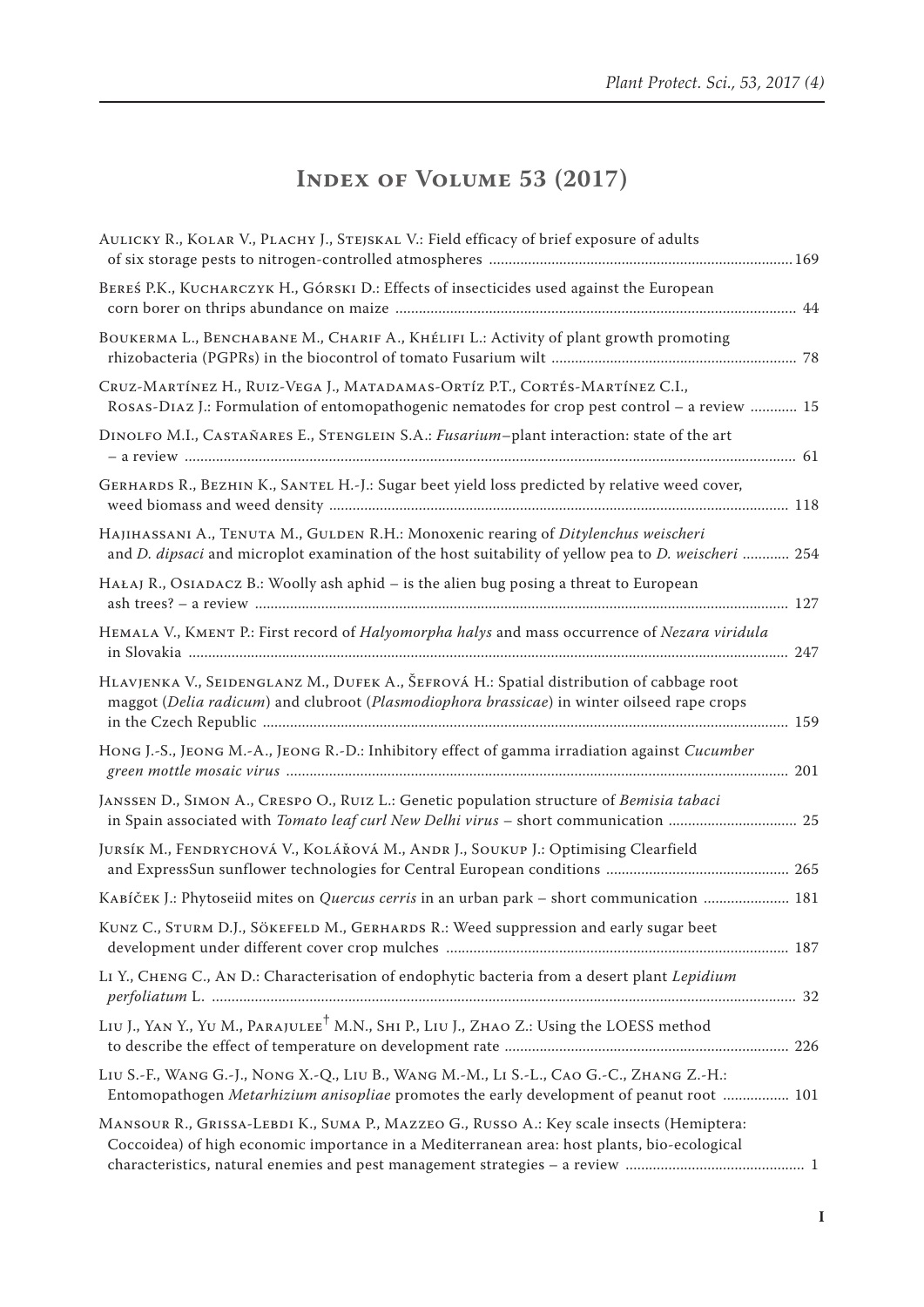| MASAROVIČ R., ŠTEFÁNIK M., ZVARÍKOVÁ M., SIGMUND J., FEDOR P.: First record<br>of a new alien economically important thrips Dichromothrips corbetti (Priesner, 1936)                                                                                                     |  |
|--------------------------------------------------------------------------------------------------------------------------------------------------------------------------------------------------------------------------------------------------------------------------|--|
| Монаммарі Р., Tozlu E., Котам R., Котам ŞENOL M.: Potential of some bacteria<br>for biological control of postharvest citrus green mould caused by Penicillium digitatum  134                                                                                            |  |
| MOLISZEWSKA E.B.: Differentiation of the disease caused by Aphanomyces cochlioides                                                                                                                                                                                       |  |
| PÁSTOR M., JUHÁSOVÁ G., JUHÁS D., BAKAY L., KOLLÁR J., BENČAŤ T.: Occurrence of oriental                                                                                                                                                                                 |  |
| PETRŽELOVÁ I., JEMELKOVÁ M., DOLEŽALOVÁ I., ONDŘEJ V., KITNER M.: Identification of a rust                                                                                                                                                                               |  |
| POOJA S., BABU S.: Responses of rice to Rhizoctonia solani and its toxic metabolite in relation                                                                                                                                                                          |  |
| PRABHAKARAN P., RADHAKRISHNAN B., SRIKUMAR K.K., SURESH KUMAR B.: Efficacy of certain<br>common ferns against red spider mite Oligonychus coffeae and tea mosquito bug Helopeltis                                                                                        |  |
| RAMÍREZ-RAMÍREZ M.J., MANCILLA-MARGALLI N.A., MEZA-ÁLVAREZ L., TURINCIO-TADEO R.,<br>GUZMÁN-DE PENA D., AVILA-MIRANDA M.E.: Epidemiology of Fusarium agave wilt in Agave                                                                                                 |  |
| Seidenglanz M., Poslušná J., Kolařík P., Rotrekl J., Hrudová E., Tóth P., Havel J.,<br>PLACHKÁ E., TÁNCIK J., HUDEC K.: Negative correlations between the susceptibilities<br>of Czech and Slovak pollen beetle populations to lambda-cyhalothrin and chlorpyrifos-ethyl |  |
| Špak J., Přibylová J., Šafářová D., Lenz O., Koloniuk I., Navrátil M., Fránová J.,<br>ŠPAKOVÁ V., PAPRŠTEIN F.: Cherry necrotic rusty mottle and Cherry green ring mottle viruses                                                                                        |  |
| SPITZER T., BÍLOVSKÝ J.: Management of poppy (Papaver somniferum L.) stand height using                                                                                                                                                                                  |  |
| TANCIK J.: Natural parasitism of the second generation European corn borer eggs Ostrinia<br>nubilalis (Hübner) (Lepidoptera, Pyralidae) by Trichogramma spp. in sweet corn fields                                                                                        |  |
| TANCIK J., SELJAK G.: Occurrence of Scaphoideus titanus Ball and some other Auchenorrhyncha                                                                                                                                                                              |  |
| THONGKAMNGAM T., JAENAKSORN T.: Fusarium oxysporum (F221-B) as biocontrol agent against                                                                                                                                                                                  |  |
| TÜRKÖLMEZ S., DERVIŞ S.: Activity of metalaxyl-M+mancozeb, fosetyl-Al, and phosphorous acid<br>against Phytophthora crown and root rot of apricot and cherry caused by Phytophthora palmivora  216                                                                       |  |
|                                                                                                                                                                                                                                                                          |  |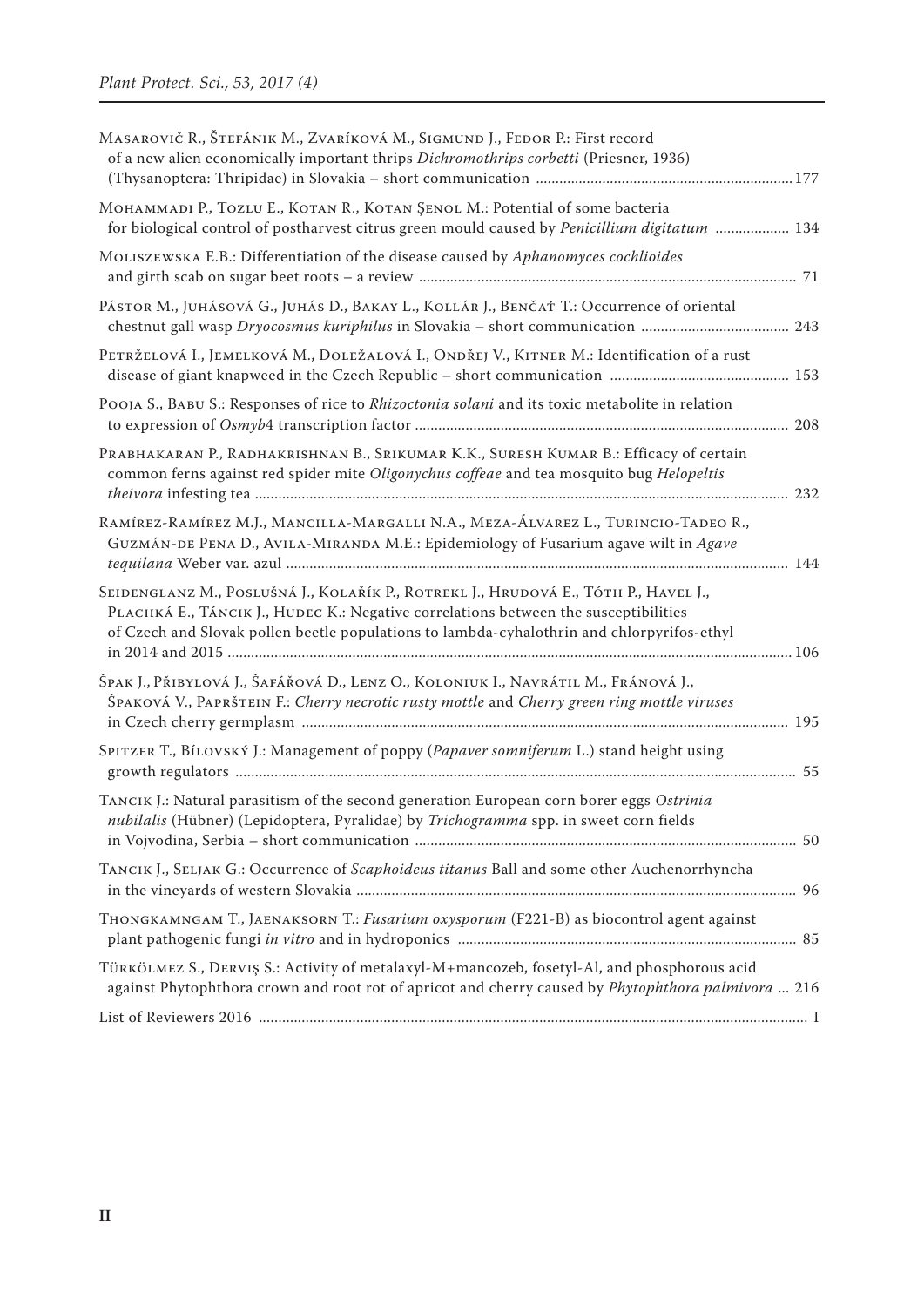## **Authors Index**

An D. … 32 Andr J. … 265 Aulicky R. … 169 Avila-Miranda M.E. … 144 Babu S. … 208 Bakay L. … 243 Benčať T. … 243 BENCHABANE M. ... 78 Bereś P.K. … 44 Bezhin K. … 118 Bílovský J. ... 55 Boukerma L. … 78 Cao G.-C. … 101 Castañares E. … 61 Charif A. … 78 Cheng C. … 32 Cortés-Martínez C.I. … 15 Crespo O. … 25 Cruz-Martínez H. … 15 Derviş S. … 216 Dinolfo M.I. … 61 Doležalová I. … 153 Dufek A. … 159 Fedor P. … 177 Fendrychová V. … 265 Fránová J. … 195 Gerhards R. … 118,?187 Górski D. … 44 Grissa-Lebdi K. … 1 Gulden R.H. … 254 Guzmán-de Pena D. … 144 Hajihassani A. … 254 Hałaj R. … 127 Havel J. … 108 Hemala V. … 247 Hlavjenka V. … 159 Hong J.-S. … 201 Hrudová E. … 108 Hudec K. … 108 Jaenaksorn T. … 85 Janssen D. … 25 Jemelková M. … 153 Jeong M.-A. … 201 Jeong R.-D. … 201 Juhás D. … 243

Juhásová G. … 243 Jursík M. … 265 Kabíček J. … 181 Khélifi L. … 78 Kitner M. … 153 Kment P. … 247 Kolar V. … 169 Kolařík P. … 108 Kolářová M. … 265 Kollár J. … 243 Koloniuk I. … 195 KOTAN R. ... 134 KOTAN ŞEENOL M. ... 134 Kucharczyk H. … 44 Kunz C. … 187 Lenz O. … 195 Li S.-L. … 101 Li Y. … 32 Liu B. … 101 Liu J. … 226 Liu S.-F. … 101 Mancilla-Margalli N.A. … 144 Mansour R. … 1 Masarovič R. … 177 MATADAMAS-ORTÍZ P.T. ... 15 Mazzeo G. … 1 Meza-Álvarez L. … 144 MOHAMMADI P. ... 134 Moliszewska E.B. … 71 Navrátil M. … 195 Nong X.-Q. … 101 Ondřej V. … 153 Osiadacz B. ... 127 Paprštein F. … 195 PARAJULEE M.N. ... 226 Pástor M. … 243 Petrželová I. … 153 PLACHKÁ E. ... 108 PLACHY J. ... 169 Pooja S. … 208 Poslušná J. … 108 Prabhakaran P. … 232 Přibylová J. … 195 Radhakrishnan B. … 232 Ramírez-Ramírez M.J. … 144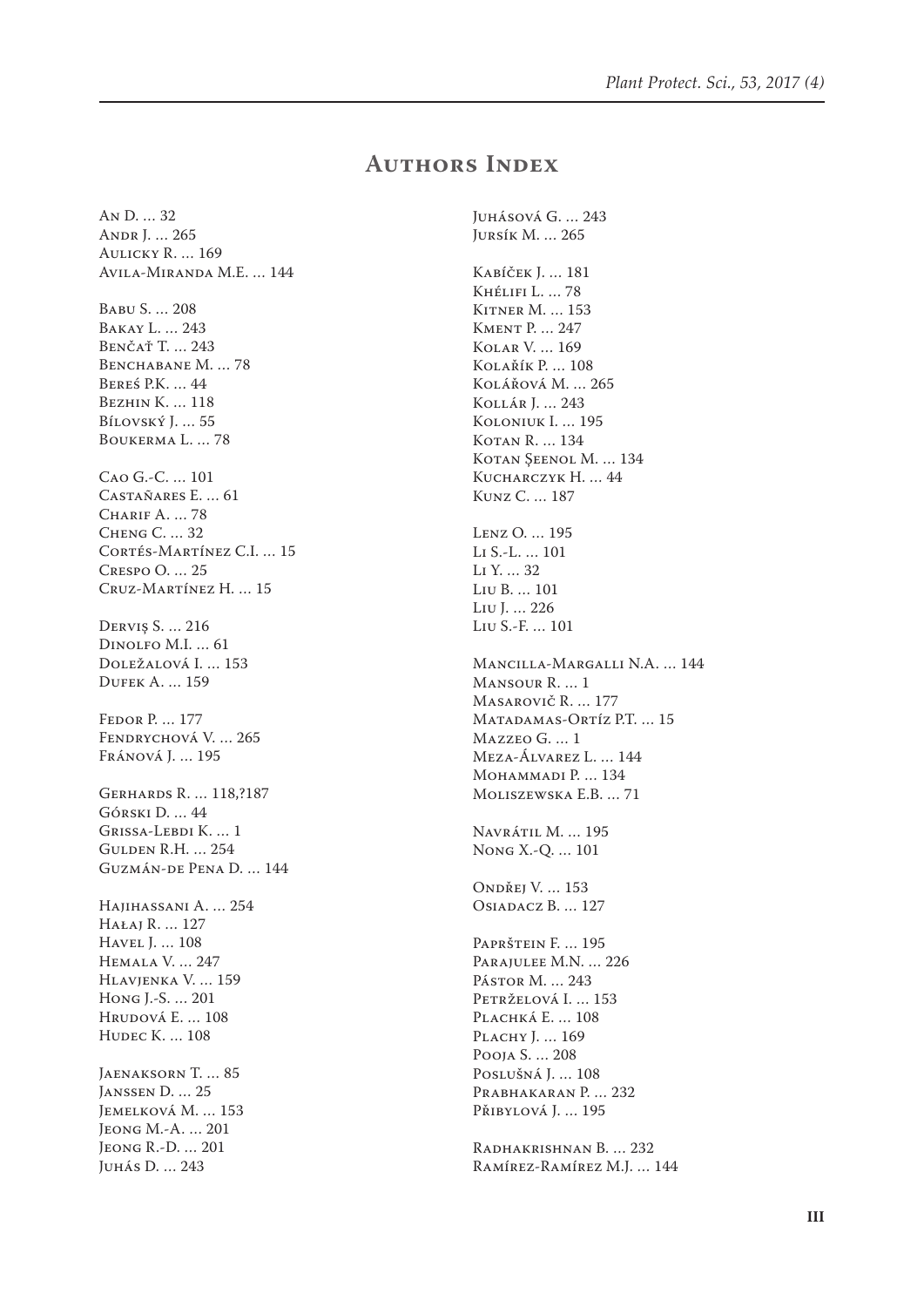Rosas-Diaz J. … 15 ROTREKL J. ... 108 Ruiz L. … 25 Ruiz-Vega J. … 15 Russo A. … 1 Šafářová D. … 195 Santel H.-J. … 118 Šefrová H. … 159 Seidenglanz M. … 108, 159 Seljak G. … 96 Shi P. … 226 SIGMUND J. ... 177 Simon A. … 25 Sökefeld M. ... 187 Soukup J. … 265 Špak J. … 195 Špaková V. … 195 Spitzer T. ... 55 Srikumar K.K. … 232 Štefánik M. … 177 Stejskal V. … 169

Stenglein S.A. … 61 Sturm D.J. … 187 Suma P. … 1 Suresh Kumar B. … 232 Tancik J. … 50, 96, 108 Tenuta M. … 254

Thongkamngam T. … 85 Tóth P. … 108 Tozlu E. … 134 Turincio-Tadeo R. … 144 Türkölmez S. … 216

Wang G.-J. … 101 Wang M.-M. … 101

Yan Y. … 226 Yu M. … 226

Zhang Z.-H. … 101 Zhao Z. … 226 Zvaríková M. … 177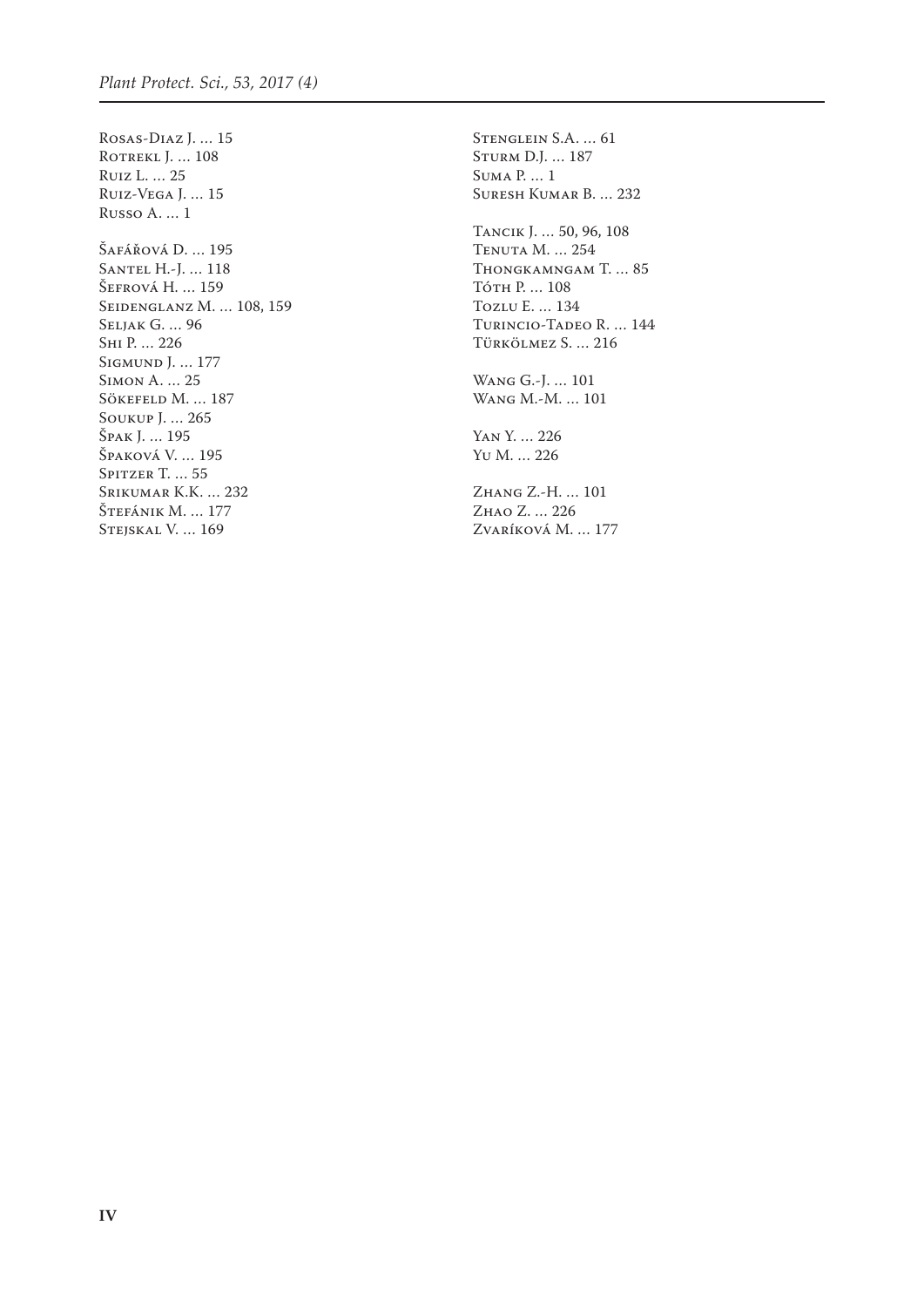## **Authors Institutions Index**

| Algeria                                                                                                        |  |
|----------------------------------------------------------------------------------------------------------------|--|
|                                                                                                                |  |
|                                                                                                                |  |
| Argentina                                                                                                      |  |
|                                                                                                                |  |
| National University of the Center of the Buenos Aires Province, Azul, Buenos Aires  61                         |  |
| Canada                                                                                                         |  |
|                                                                                                                |  |
| <b>Czech Republic</b>                                                                                          |  |
|                                                                                                                |  |
|                                                                                                                |  |
|                                                                                                                |  |
|                                                                                                                |  |
| Centre of the Region Haná for Biotechnological and Agricultural Research,                                      |  |
|                                                                                                                |  |
|                                                                                                                |  |
|                                                                                                                |  |
|                                                                                                                |  |
| Institute of Plant Molecular Biology, Biology Centre v.v.i., Czech Academy of Sciences,                        |  |
|                                                                                                                |  |
|                                                                                                                |  |
|                                                                                                                |  |
|                                                                                                                |  |
|                                                                                                                |  |
|                                                                                                                |  |
|                                                                                                                |  |
|                                                                                                                |  |
| Germany                                                                                                        |  |
|                                                                                                                |  |
| India                                                                                                          |  |
|                                                                                                                |  |
| VIT University, Vellore manufactured and contract and contract and contract and contract and contract and cont |  |
| Italy                                                                                                          |  |
| Università degli Studi di Catania, Catania (1998) (1998) (1998) (1998) (1998) (1998) (1998) (1998) (1998) (19  |  |
| Mexico                                                                                                         |  |
|                                                                                                                |  |
|                                                                                                                |  |
|                                                                                                                |  |
|                                                                                                                |  |
| Poland                                                                                                         |  |
| Institute of Plant Protection - National Research Institute                                                    |  |
|                                                                                                                |  |
|                                                                                                                |  |